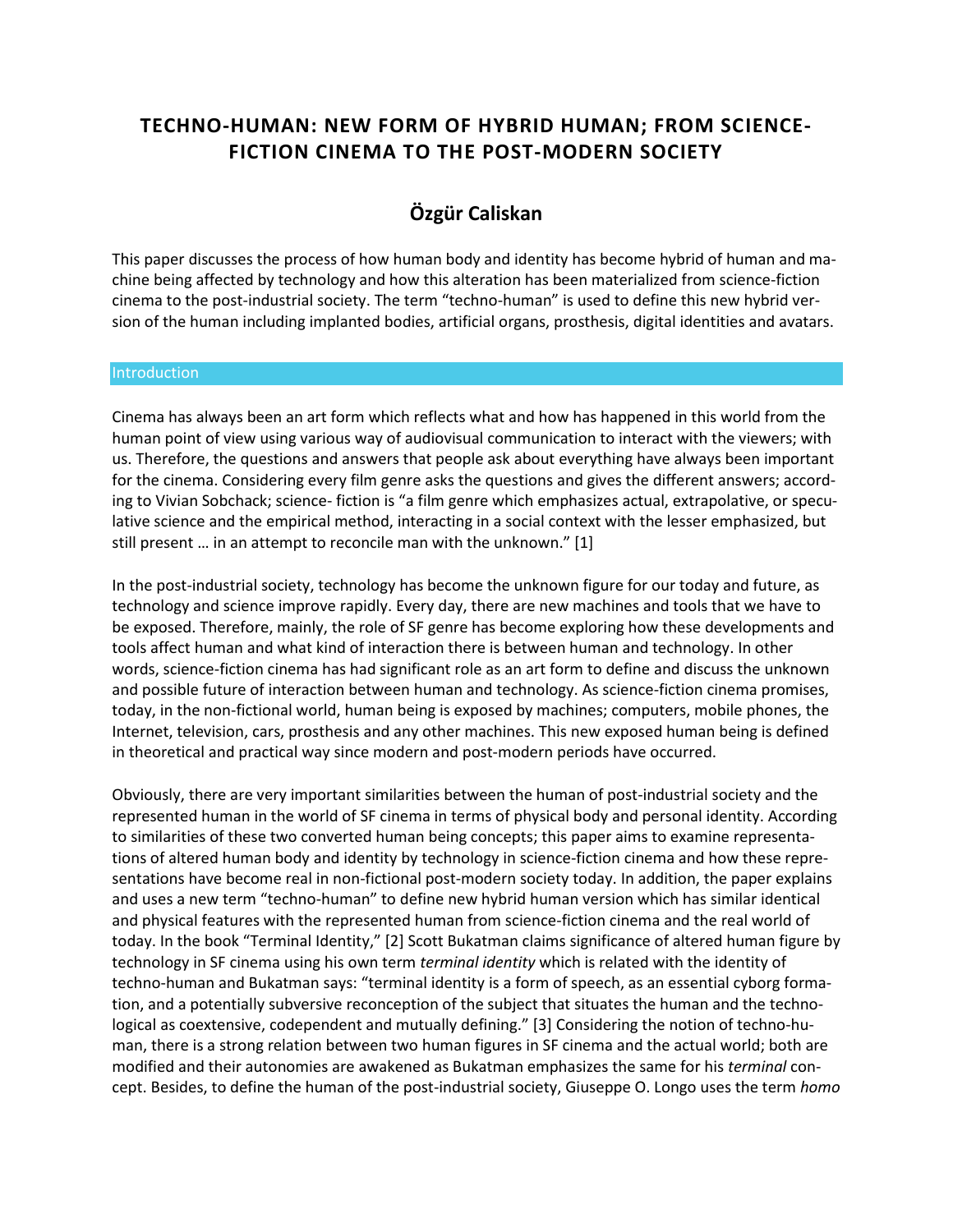*technologicus*: "a symbiotic creature in which biology and technology intimately interact" and he explains this term as "homo sapiens transformed by technology" which is a new transformational type in a new space. [4]

In this regard, today, techno-human is the version of homo technologicus and considering these both definitions of Bukatman and Longo; -Bukatman's is for SF cinema and Longo's is for the non-fictional world- techno-human links these both notions concentrating on the alteration of body and identity by technology of human comparing with representation of the human in SF cinema. Furthermore, in structural meaning, techno-human does not only belong to the world of today or the world of SF cinema, it belongs to both of them; its area and time are also hybrid as itself.

### Techno-body

The human body is reconstructed through technology in the postmodern period, and Stelarc explains this reconstruction as reposition of the body from the psycho realm to the cyber zone of interface and extension and he claims that the body needs this transformation to become the hybrid of human-machine. [5] In addition, to be exist and integrated in the world of techno-culture, one needs to improve his/her body but the nature does not help to regenerate the body. For this reason, the human is constrained to use the advantages of the new technology to accommodate the body for our own time and for the future. Thus, in the way of becoming techno-human, interpenetration between body and technology; one allows technology to penetrate into one's body so the body is implanted, extended and altered by machines. Furthermore, Stelarc mentions that redesigning of the body altering, implanting and extending it ends with the redefining the human saying; "it is no longer meaningful to see body as a site for the psyche or the social, but rather as a structure to be monitored and modified (…) the body is an object for designing." [6]

Additionally, techno-body might be considered similar with the cyborg idea of Donna Haraway, the cybernetic organism [7] and, the cyborg is generally defined as a presence which is a union of the cybernetic and organism at once, and also a blend of flash and inorganic. [8] Similarly, techno-body is a human body which is converted by technology, a new form of the human body, therefore, it is possible to say that cyborg is related with the techno-body and there is an interaction between both. However, specifically, techno-body approaches the machine and body relation involving the organic human body as the beginning point to discuss the techno-body in the conditions of the both fictional and non-fictional world.

In this case, the SF movie; *Repo Men* (Miguel Sapochnik, 2010), adapted by the novel of Eric Garcia, discusses the paradox of belonging and having the artificial organ in the near future which does not seem so far from today. Significantly, I choose this movie for the reason that it argues the artificial organs from the human body point of view; we see human bodies which become techno-bodies. In the future of *Repo Men*, one buys the artificial organs as same as today, and also if one does not have money; he can buy the organs with credits from a company. The buyer pays the instalment every month and if he does not / cannot pay the instalment, "repo men" take the organ back from him and he dies. This situation brings the question of belonging of the body with the artificial organs. Considering the movie, implanted body of techno-human does not belong to oneself concretely, and personally; one cannot feel that the mechanic part of the body belongs to oneself; the organ is just a new attached property of the body. If you have techno-body with the artificial implants, you cannot feel that your body does not completely belong to you like when you were born; inside of your body, there is something which makes you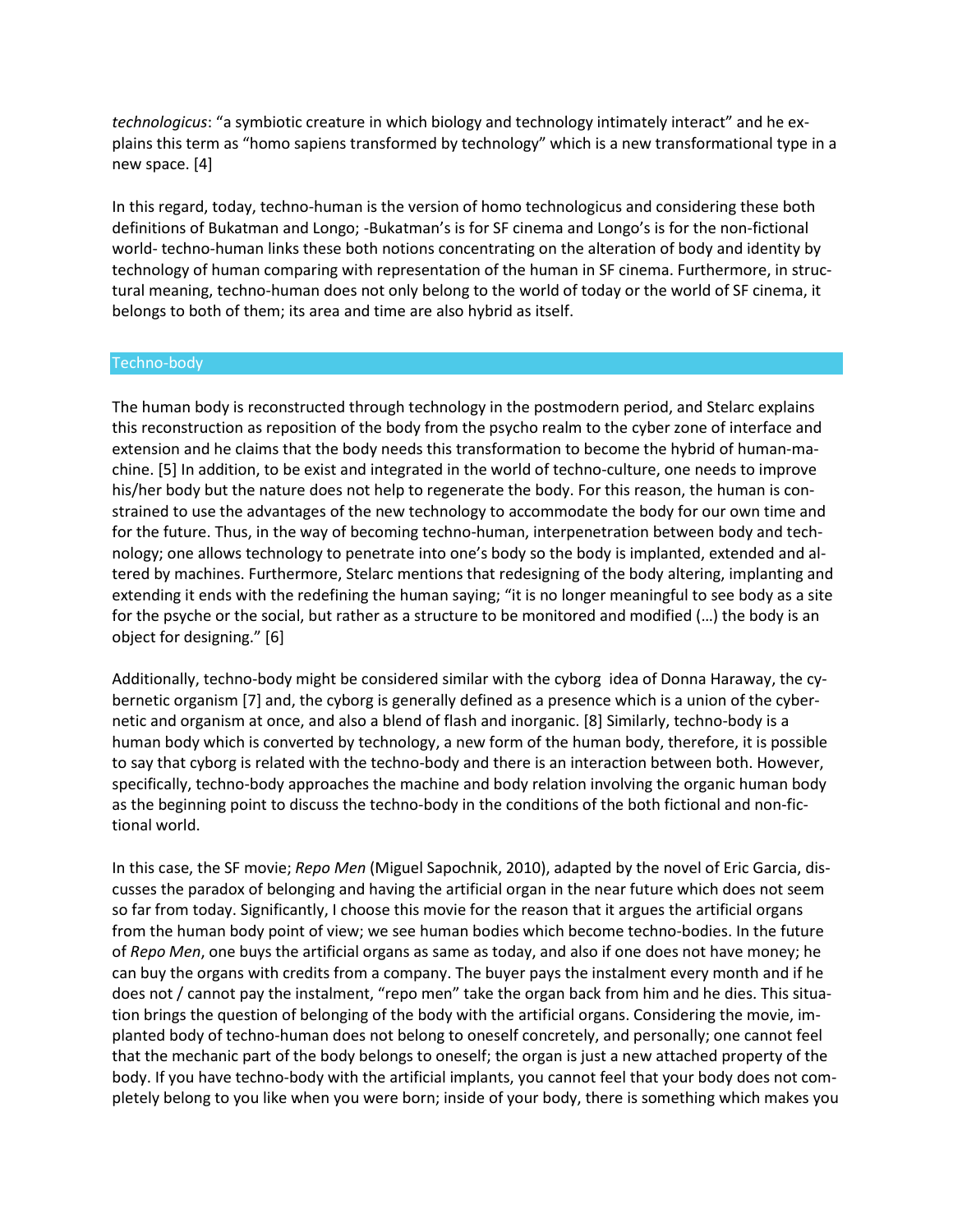have a techno-body; it is something implanted by technology, not by nature and physically, you are different than you were before. When the future of the movie is compared with our actual life today; it is possible to see people having techno-body with prosthesis and artificial organs. As people get used to lose their natural organs, they are getting used to have artificial ones inside of their body which will make them have a techno-body.

*Robocop* (Paul Verhoeven, 1987) movie is another example for the both fictional and non-fictional world for the reason that the protagonist of *Robocop*. Police officer Alex Murphy is human whose body is recreated with the machine prosthesis; *Robocop* had human body before having a techno-body. In this regard, *Robocop* movie can find its reflections and feedbacks on the real world immediately. *Robocop* brings a different perspective recreating the human body with machine prosthesis without covering it and also the movie shows the reasons and results of having a new machine body. Further,*Murphy* does not only come back to life, he also has improved and strong body than before so other police officers call him as "super-cop" also. In addition, without his new machine body, he also cannot live anymore, so he is obliged to his new body; he must have the techno-body to survive and his new body will not completely die, it just might be destroyed because it is a partly machine. This is also one of the contradictions of techno-human for the reason that any prosthetic parts of the body will not be vanished but the human will die and the human body will be rotten. Therefore, it is a contradiction of one is wearing something which will exist longer than one's body. In addition, the shape of *Murphy*'s new body is not different than his former body functionally; it has still human body appearance with his two legs and two arms because the main reason of recreating his body is not to produce a new existence, the aim is to make a human body which is stronger than the organic one and he just becomes a hybrid and his new human shape body also bring the functional advantages to him, because he still looks like a human with the shape of his body. Likewise, in the society of today, if one has prosthesis, he/she is not very comfortable to take attention in the public because of the prosthetic part of the body. This is the reason why the prosthesis technology has to imitate of the organic body as well as the real and original one. For why, it is difficult to wear a prosthesis which is very different than the organic body because even just wearing the prosthesis has already possibility to make one a scary object in public; as it happens when the skinned body of *Terminator* (James Cameron, 1984) is seen on the screen.

### Identity of Techno-human: Digital Me / We

The idea of Michael R. Heim; "Digital We – Digital Me" (DW / DM) is the initial point of the altered identity of techno-human from SF cinema to the recent day. I want to use the term for more general issues than just the digital environment covering the area of all technologically exposed new identity of human, thus, with the new identity of human. For this reason, DW is directly related to what has happened to human personality with the invasion of technology in daily life and penetration of the human into the digital world of machines. Evidently, the alteration of human identity is not caused by one way direction because when the machines exist in our daily life, we enters in their area too, hence, the identity is affected by its own environment and also the environment of machines; digital environment and virtual world. Significantly, becoming DW has been undeniable by the techno-human of the 21st Century for the reason that we live with the machines, inside of the machines and machines are inside of us.

Michael R. Heim gives the title of the poster of *Minority Report*'s (Steven Spielberg, 2002) "You can't hide, - Get ready to run" as an example for the warning of DM of new human whose data profile is adapted by the computer with credit card purchases, online shopping, e-mail correspondence, health records [9] and today we have become closer to the DW with the social media/networks (Facebook,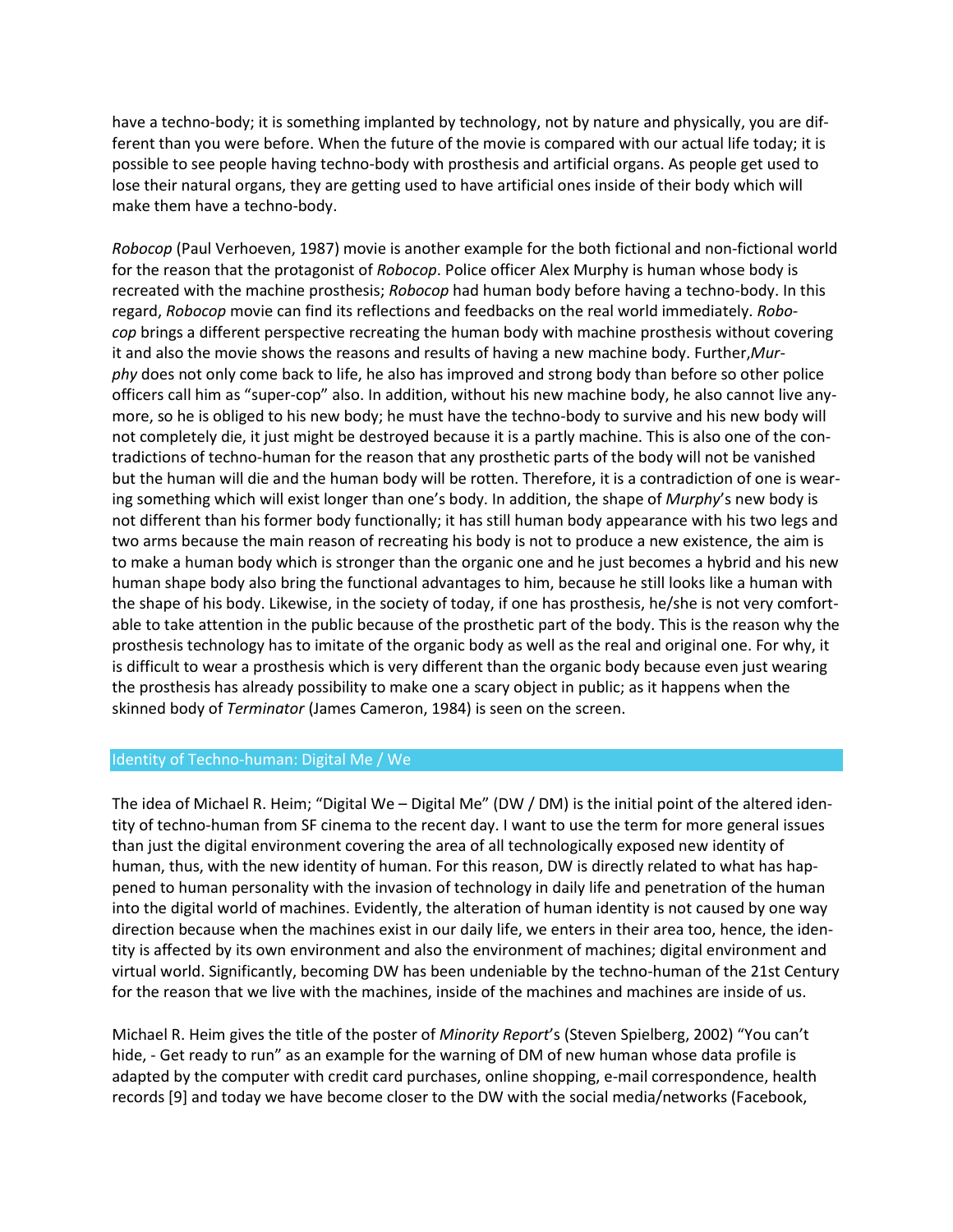Twitter) and blogs, mobile phones, video games and such. Obviously, we have alternative personalities inside of the machines and networks; they identify us as we introduce ourselves to them. For official usage of the digital technologies we have to become the real us but for other areas, our digital altered identity does not have to be the exactly what we are. DW/DM may be someone or something else different than our own. In this regard, Heim claims, "I" is transformed to "Me" being objectified in the virtuality. In addition, DM can be designed with "fake names, feigned interests, and fabricated references" hiding the real "I" behind the screen. [10] This is very much like what *the Matrix* (Andy & Lana Wachowski, 1999) brings the new idea of the combination of real and virtual world. Even we are not being penetrated by the cables to connect to the network with DM as it happens in *the Matrix*; we connect to the network with an altered identity. How the main character of the movie, Neo, is not exactly the same person in both virtual and real world, we have a digitized identity in the world of networks, or a video game. In this regard, it is possible to say that alternated identities have started when the computer has changed from calculator to the multimedia machine equipped with networks, games, and even televisions. [11] I mean, digital identity of techno-human has been created with personalizing computer and then use them as an entertainment and social device. In this process the non-fictional and fictional world of SF cinema has been developed concurrently and the boundaries between the DW and the real we has become more transparent.

As an illustration; in *TRON* (Steven Lisberger, 1982), the protagonist *Kevin Flynn* is transported from the real world to the cyberspace of the video game physically and spiritually, and if we think about the real time technology when the movie was produced, this transition from the real self to the virtual self is something new for the beginning of the 1980s. Almost twenty years after *TRON*, *the Matrix* brings another explanation to the concepts of real and virtual world and so the identity. Not like *TRON*, in *the Matrix*, the real body does not need to be transported to be in virtual space, the real "we" stay and the DW exist in the virtual area. Therefore, considering the technological developments in the world during twenty years; from *TRON* to *the Matrix,* it makes sense that we can have virtual identity without losing the real one. Obviously, the story of *the Matrix* is affected by growing usage of the Internet and virtuality on real life during the 1990s and the movie asks the question about the reality, and importantly; if there are two realities as the real and virtual one, where is the line between these realities?

When we consider more recent SF films, DW has changed, again with the development in the non-fictional world. Since *the Matrix,* 1999, also the deadline of the 20th Century, the virtual spaces and machines have invaded the space, everyday life and our body, rapidly, also the Internet environment and virtual space have played important role in our lives and virtuality has become popular such as social networks/media, blogs, video and photo sharing sites, virtual online games, video games and so on. In addition, "avatar" as a notion has become popular in the computing terminology and it is generally defined as the virtual representation of the user as a character on the virtual area. For this reason, the meaning of DM has been changed again as it is happened in SF cinema. For instance; the recent SF films such as; *Avatar* (James Cameron, 2009), *Surrogates* (Jonathan Mostow, 2009), or *Gamer* (Mark Neveldine & Brian Taylor, 2009) are generally tells the story about using the real avatars in the real world. *Avatar*, the human can control the body and identity of another existence, Na'vi, in the planet called Pandora, therefore Na'vi people's identity has become the avatar identity of the human. Similarly, *Surrogates* movie is about the future that people exist in the public with their surrogate robots so people just sit on the sofa and control their surrogates in daily life and in this situation people may seem different then their physical appearance or they may have different job than their real job. Likewise, in the future world of the movie*Gamer,* people play video games controlling the bodies of real people, for instance the main character *Kable / John Tillman* is a prisoner and he works as the avatar of the young boy *Simon Silverton* in a game called *Slayers.* Further, to become an avatar is also a job to earn money in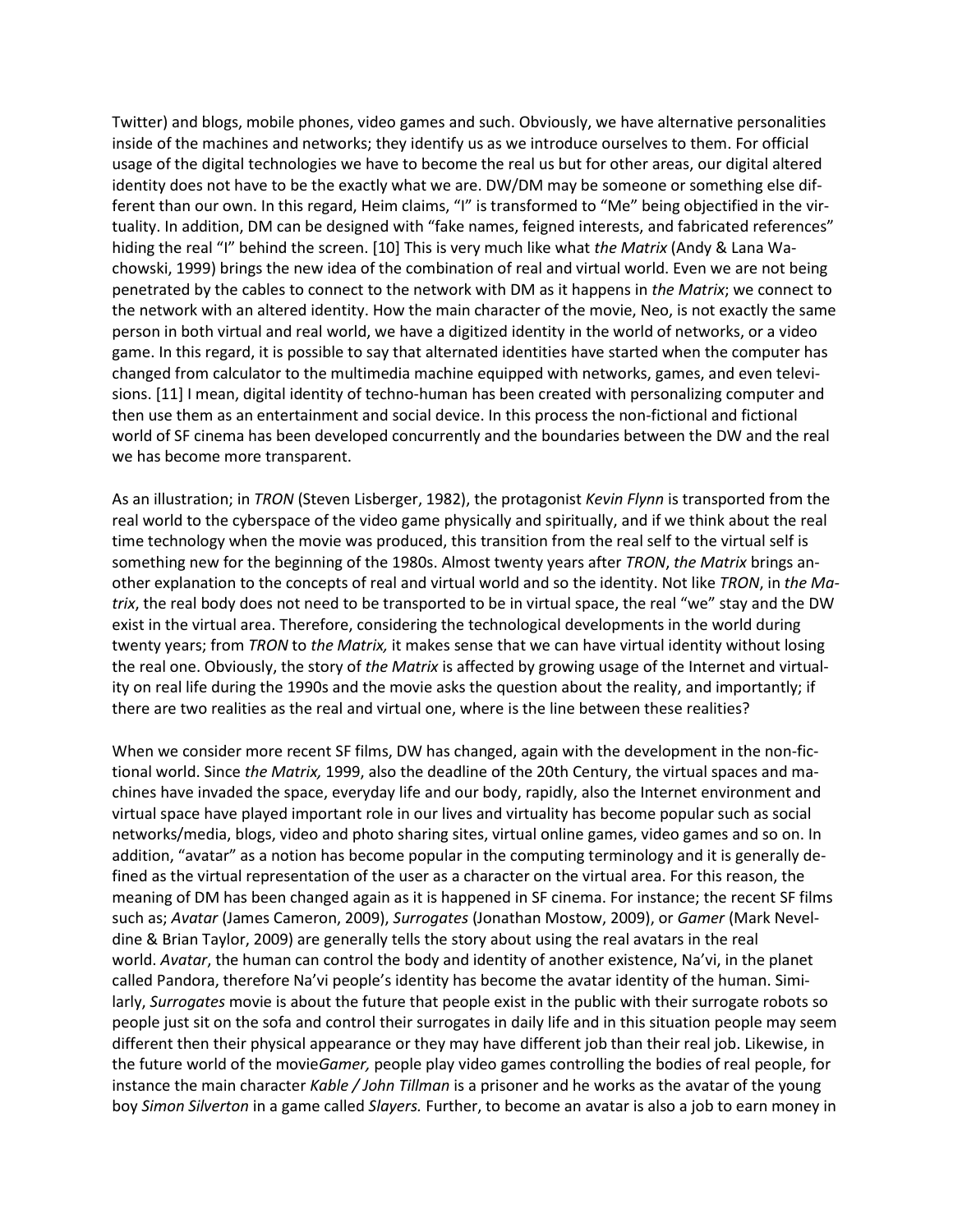the world of real people and real avatars. Without reservation, we also have had similar levels from the 1980s until today, and considering the recent movies that I have mentioned, not completely the same but we have our avatars in virtual area; we can control our avatars as we have different personalities and we can be someone else on the Internet. Michael R. Heim explains the notion avatar as "flexible and fluid identity that reveals chosen aspects of the real I. Avatars can range from the simple e-mail nickname with graphic icons to the animated body about in virtual worlds." [12] It is maybe early to say that we can control other humans' bodies as our avatars, but we control the machines now; cars, industrial machines, computers, and also with our body we control the our avatars on the game on Nintendo Wii or Xbox Kinect, however, for the issue of DW; the identity of techno-human is more significant than the body, because the identity does not need to wear, touch or hear something to be changed, it is just changed from the environment and surely, we have similar environments with the movies that I have noted. In this regard, if we can behave like someone else in virtual area, we already have our DW, and maybe in the near future, it is soon that we will see our DW in the actual life, just like looking to the mirror. In brief, if we finish with the words of Heim, he says; "the avatar becomes a graphic embodiment of the world citizen, the Digital Me that attains freedom through deeper engagement." [13]

### **Conclusion**

All things considered; techno-human is a notion to define new human who is exposed by the technologies and machines comparing the representation of altered human concept in science-fiction cinema with human concept in the post-industrial period of non-fictional world. The reason of my insistence to use the notion of techno-human is that we are not a completely machine "yet". In my opinion, the term has described the situation of today's human better including the human word and also signifying the effect of technology (machines) on human body and identity. In SF films and actual life, the human becomes the first object to represent and for this reason all technologies I have mentioned are produced and used for human being. In addition, the human body is used as the represented realm to proclaim the future possibilities of the technology and human relationship asking a question which is that is this relationship good or bad?

In general, considering the dystopian SF films, their proclamation is that the machine and human interaction will grow negatively and there might be a so-called war between human and machines. As there are not any distinctive proof that the technology is good or bad for people, the term techno-human also covers the both effects of technology considering negative and positive results of human and machine relationship. As techno-human keeps the human parts physically or identically, he/she also is exposed by the technology using its advantages and disadvantages. In this case, techno-human might be someone who has prosthesis, or someone who sits in front of computer without doing anything, or someone who uses a technological weapon, or someone who walks around the city with his/her Bluetooth earphone. Therefore, including the words *techno* and*human*, techno-human becomes the hybrid, as it does not matter where he/she comes from, or where he/she lives in; maybe in the world of ours or in the world of science-fiction.

### *References and Notes:*

*1. Vivian Sobchack, Screening Space: the American Science Fiction Film (New York: Ungar Publishing, 1991): 223-281.*